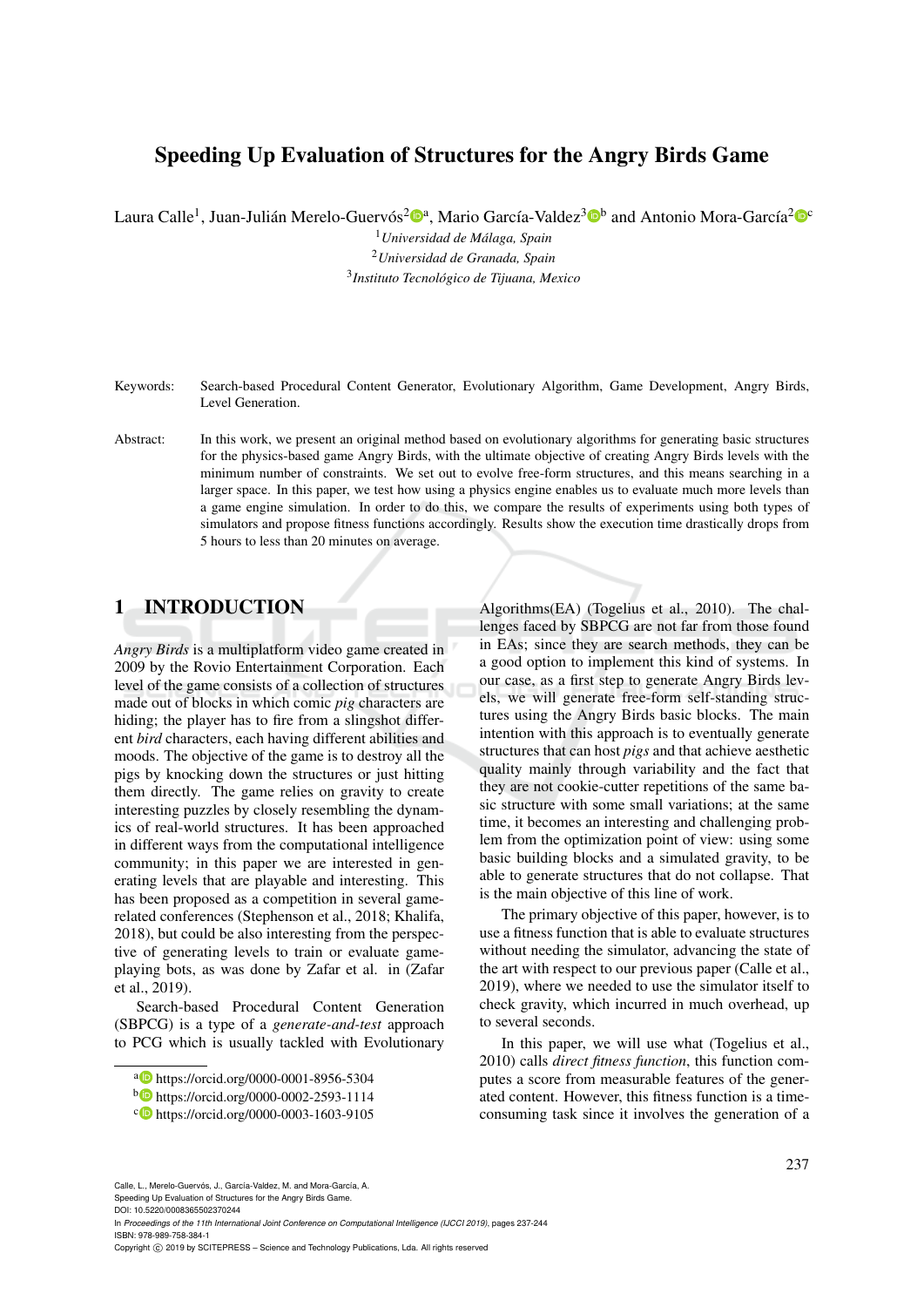graphic representation of the structure and the simulation of the falling motion. If we have to evaluate every single individual in the population, we will not be able to cover enough of the free-form search space to find a good enough solution. So we must minimize the actual number of structures that are simulated by applying heuristics to the data structure and assigning it a fitness even before the simulation. Additionally, we will try to improve the design of the fitness function so that it does not focus only on creating stable structures, but also structures that have a better appearance and aesthetics.

This paper is organized as follows: in the next section, we present the state of the art in this type of level generation, as well as its relation to the problem of generating structurally sound structures. Our proposed method for generating Angry Birds levels is described next in Section 3. The new experiments performed for this paper and its results are presented next in section 4. We present our conclusions in 5.

## 2 BACKGROUND AND STATE OF THE ART

PCG used for video game levels is relevant in international artificial intelligence competitions, such as Super Mario Level Generation (Shaker et al., 2012), General Video Games (Khalifa, 2018; Khalifa et al., 2016), or recently, for Angry Birds (Stephenson et al., 2018). This work is related to works presented in previous editions of the competition. The focus of the latest edition (Stephenson et al., 2018) was on finding entertaining levels. Fun was the main factor in the evaluation of proposals; secondary factors were creativity and difficulty. Six entries participated, of which J. Yuxuan et al., were able to generate random quotations with different components of a level; J. Xu et al. generated levels that look like pixel images. A third approach (by C. Kocaogullar) translated music patterns to generate structures. The winner was *Iratus Aves*, a new iteration of the work by M. Stephenson and J. Renz (Stephenson and Renz, 2017; Stephenson and Renz, 2016), which follows a *constructive method*. In this work, the likelihood of selecting a certain block is given by a probability table, which was tuned using an optimization method. Blocks are then stacked following a tree structure.

A constructive method ensures local stability, but not global stability, which must be evaluated once the whole structure is completed. One problem with this and other constructive approaches is that the variety of structures created is going to be relatively small; monotony leads to boredom, decreasing playability.

On the other hand, generated structures are guaranteed to be structurally sound, and constructive approaches are generally faster than search-based procedures.

An alternative to deal with these limitations is to follow a *Search-based approach*. Thus, Lucas Ferreira and Claudio Toledo (Ferreira and Toledo, 2014a; Ferreira and Toledo, 2014b) presented a solution using a Genetic Algorithm (GA) and a clone of Angry Birds named *Science Birds* developed to evaluate the levels. In this GA, levels correspond to individuals in a population, each individual has a chromosome represented by an array of lists. Each list is a sequence of blocks, pigs and predefined compound blocks, using an identification number. Each list is then placed as a stack of elements in the game. A level has several such stacks. This representation also includes the distances between stacks. The population is initialized randomly following a probability table defining the likelihood of a certain element being placed in a certain position within a stack. This implies that a column or stack shape is chosen beforehand, once again ensuring stability, but decreasing playability by generating structures whose only differences are which blocks are placed on top of which.

Levels are evaluated executing them in the simulator and checking their average stability, considering the speed of every block when erected – which must tend to be zero when having a stable structure –. The authors designed specialized crossover and mutation operators, aiming to maintain the consistency of newly generated solutions.

The approach proposed by Stephenson et al. (Stephenson and Renz, 2019) is based on agents, and is focused on offering custom experience for specific players. This approach builds on the previous paper (Stephenson and Renz, 2018), which tries to create *deceptive* levels that are able to minimize damages to the structure in sequences of shots. Although the focus of this paper is in another different direction, our constructive approach to design levels could be complemented with different fitness scores, such as the ones presented in Stephenson's papers.

However, this work proposes a different approach: *free-form evolution*. If we look outside the domain of game development and focus on structural optimization in architecture, there are several proposals using search-based algorithms. We can find a metaheuristic called Cuckoo Search (Gandomi et al., 2013) which performance was tested with structural optimization. However, this optimization is heavily parametrized and we are looking for the evolution of structures that do not follow a predefined pattern. Another approach for structure design is using Generative Grammati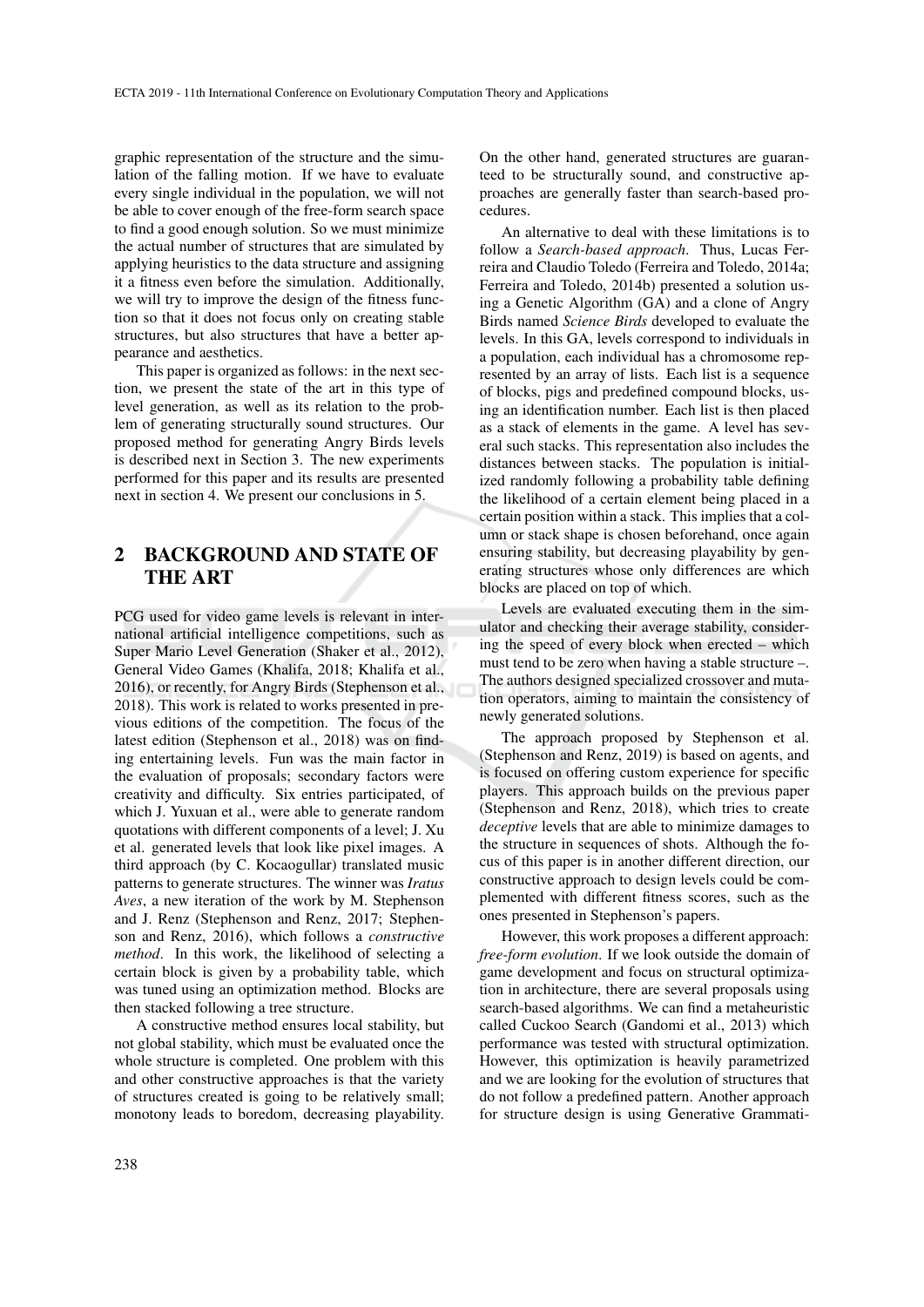cal Encodings (Hornby and Pollack, 2001) where Lsystem and its production rules are considered individuals. This method increases the number of generated patterns, but still restrains the formation of disjoint structures, for instance, a defensive tower before a simple pigsty in our context.

We aim at following a realistic structure generation approach, without constraining it to a fixed form, thus advancing the state of the art by allowing the creation of Angry Birds levels having any arrangement. The next section will describe how we characterize this problem and our approach to it. In our previous paper (Thors, 2019) we explored this approach and found as one of its shortcomings the fact that the evaluation of generated structures through the simulator was lengthy and didn't leave the algorithm enough time to explore the search space. In this paper, we try to tackle that problem, as well as take additional steps to increase the complexity of generated structures.

## 3 PROBLEM DESCRIPTION

In a previous work, we used *Science Birds* (Ferreira and Toledo, 2014a) as a starting point. Developed by Lucas Ferreira and Claudio Toledo, Science Birds has become the main open source Angry Birds simulator. However, we needed to modify the code in order to produce an output with the additional data needed to automate that work. The code is available in the GitHub repository https://github.com/Laucalle/ ScienceBirds. The additional data contains the position and the average magnitude of the velocity of each block that remains after the simulation. One advantage is that the whole experiment can run without user intervention. Another advantage is that the amount of time spent on the simulation of each level is minimized to some extent. Reducing the simulation time not only increases the number of evaluations by a certain range of time, but it is also a factor in competitions, where there is a fixed time limit for participants.

To further decrease simulation time, in this paper, we use the Box2D (https://box2d.org) physics engine. This engine, written in C++, was initially used for the actual Angry Birds game. By just simulating the positioning of objects in memory, we can avoid launching the whole game, using bitmaps and screen rendering, which adds overhead to the process of fitness evaluation. Even if in this Box2D simulation we do not have the resistance of the blocks implemented, we can test the stability of level much more efficiently, since there is no overhead in computing things unrelated to Physics, such as the GUI. If we do not have block resistance in a simulation, blocks will not be destroyed when they hit each other; in that case, the fitness function should not take into account before and remaining blocks.

Once we chose the simulator that is going to be used to evaluate the fitness of a level, we must design the fitness function. As obvious as it might seem, the main feature of a sound level is that it is not in motion, so it seems reasonable to evaluate its complete stillness as opposed to its speed. We must consider every single block in doing this.

$$
fitness_{ind} = \frac{1}{|V|} \sum_{i=0}^{b} V_i + P_{broken} \cdot (b - |V|)
$$

When using Science Birds, the average magnitude of velocity is provided for each block. We note this as  $V$ , with  $|V|$  being the cardinality of the set. The number of blocks in an individual is *b*, and it can differ from the cardinality of *V* since we do not track collapsed blocks. The number of broken blocks is  $b - |V|$ , and it is multiplied by a penalization factor since a level whose blocks break without user interaction would not be considered valid. Blocks can be broken when they fall from a certain height or collide with another object. We set the penalization factor *Pbroken* to 100 since objects in a level do not usually reach that velocity. The goal of this evaluation is then to separate non-valid levels from potentially good ones.

In the experiment, presented we changed this fitness function to the function shown below, after observing the results for the previous experiments 4:

$$
fitness_{indV2} = \max(V)
$$

As we said before, simulating a level is a highly time-consuming task, much more when we simulate the whole game, it is in the order of seconds, which makes it almost unfeasible for our purpose. Next, we propose a method for evaluation, in which not all levels need are simulated.

Some situations can indicate that a level has a very slim probability of being valid. For instance, a block begins suspended in a position to far from the ground, or there are blocks with an overlapping position. If this is the case, then we skipped the simulation of the level.

When having a structure where the object closest to the ground is far above, it will likely collapse from the impact along with all the other blocks above. For this reason, we will not be simulating levels that have all their blocks higher than a certain threshold. The threshold used is 0.1 in-game units, and the penalty applied to the distance is 10: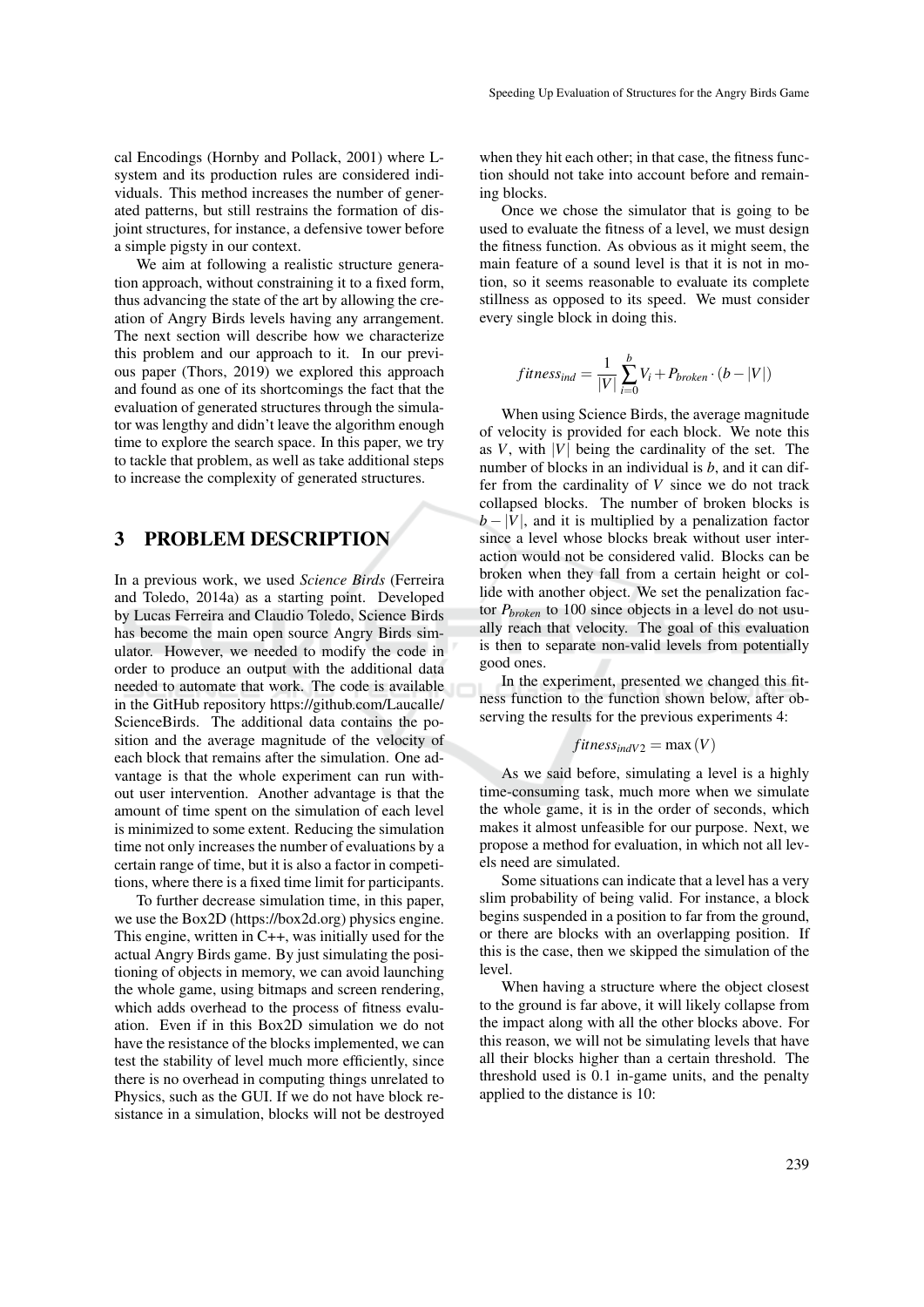$$
f_{distance} = \begin{cases} P_{distance} \cdot D_{lowest}, & \text{if } D_{lowest} > threshold \\ 0, & \text{otherwise} \end{cases}
$$

The other factor is the number of overlapping blocks. To determine if two convex shapes intersect, we can use the separating axis theorem (Ericson, 2004) used in game development for collision detection. A level with blocks that occupy the same space is not likely to be stable, as the Unity Engine underlying the simulator will solve the issue moving the blocks until there is no collision. Unity implements this behavior, and as it is proprietary software, it is not possible to know or change what it does. So, a penalty is also applied and the level is not simulated either.

For this case it is  $f_{overlapping} = P_{overlapping}$ . *Noverlapping* where the first factor is a penalty set to 10 and the second is the number of blocks overlapping with each other.

In some of the late experiments, we will substitute the *fdistance* with the gap in the Y-axis. We then project all blocks on the Y-axis and calculate the range of values in the Y coordinate that are not inside the feasible range. This gap is treated the same way as *fdistance* (same penalization and threshold) so we call it *fY*−*axis*:

$$
f_{Y-axis} = \begin{cases} P_{distance} \cdot Pr_{Y-axis}, & \text{if } Pr_{Y-axis} > threshold \\ 0, & \text{otherwise} \end{cases}
$$

If both *fdistance* and *foverlapping* are 0 then the level is suitable for simulation and fitness is calculated as *fitnessind*. We could consider this approach as an *overpenalization* but exploring unfeasible regions entails a serious overhead that we need to minimize (Runarsson and Yao, 2003). On the other hand, levels with multiple or even all blocks broken during the simulation are not feasible either but in this case, running the simulation is necessary. In this last case, penalization does not prevent the algorithm from exploring that region.

Since one of the perceived benefits of SBPCG is the expressiveness and variability, it seems reasonable to use a flexible representation. We will design the GA to allow a less directed search than previous proposals while keeping the representation simple.

Individuals are composed of a list of blocks; we do not consider, TNT boxes, or pigs in this paper since we are focused only on the generation of structures. These building blocks have the following attributes:

• Type: there are only eight basic blocks that can be placed in the level with different shapes and sizes; they are represented by an integer between 0 and 7.

- Position: *x* and *y* coordinates from the centre of the block. Values are in game units and are represented as floating point numbers.
- Rotation: rotation of the basic block in degrees. Only four different rotation angles are considered: 0, 45, 90 or 135 degrees represented as integers between 0 and 3.
- Material: there are three types *wood*, *metal* and *glass*, which determine the durability of the block. However, this does not affect their stability, so we only use *wood* material for now.

Using this representation a gene representing a single block will be formed by two integers (type and position) and two floating point numbers (x and y coordinates).

Individuals are a collection of genes, in the same way a level is a collection of building blocks. The number of blocks is variable and the order in which they are listed is not important.

We store the fitness of the worst individual that has been tested in-game so that the value of not tested levels is always above —it is a minimization problem the in-game tested levels; the starting point for fitness of such individuals is the worst in-game score.

This penalization is calculated using the distance of the lowest block to the ground, which can be easily obtained, and the number of blocks that overlap. This requires a bit more of computation, so it will be stored and set in the initialization of the individual. When a gene is modified, the number of overlapping blocks is recalculated for that specific change.

Considering all of the above, the chromosome object is composed by:

- A non-fixed list of genes.
- A fitness value.
- A penalty (set to False for in-game evaluated levels).
- The number of overlapping blocks (calculated).

Initialization is done randomly, with each individual having a random number of genes, which are initialized by several methods:

- Random: selects a random number for each attribute of the gene.
- Non-overlapping: also selects a random number but the gene is only added to the chromosome if it does not overlap with an already existing gene.
- Discrete: selects a random number for type and rotation, but the position must be multiple of the dimensions of the smallest block (blocks will be aligned).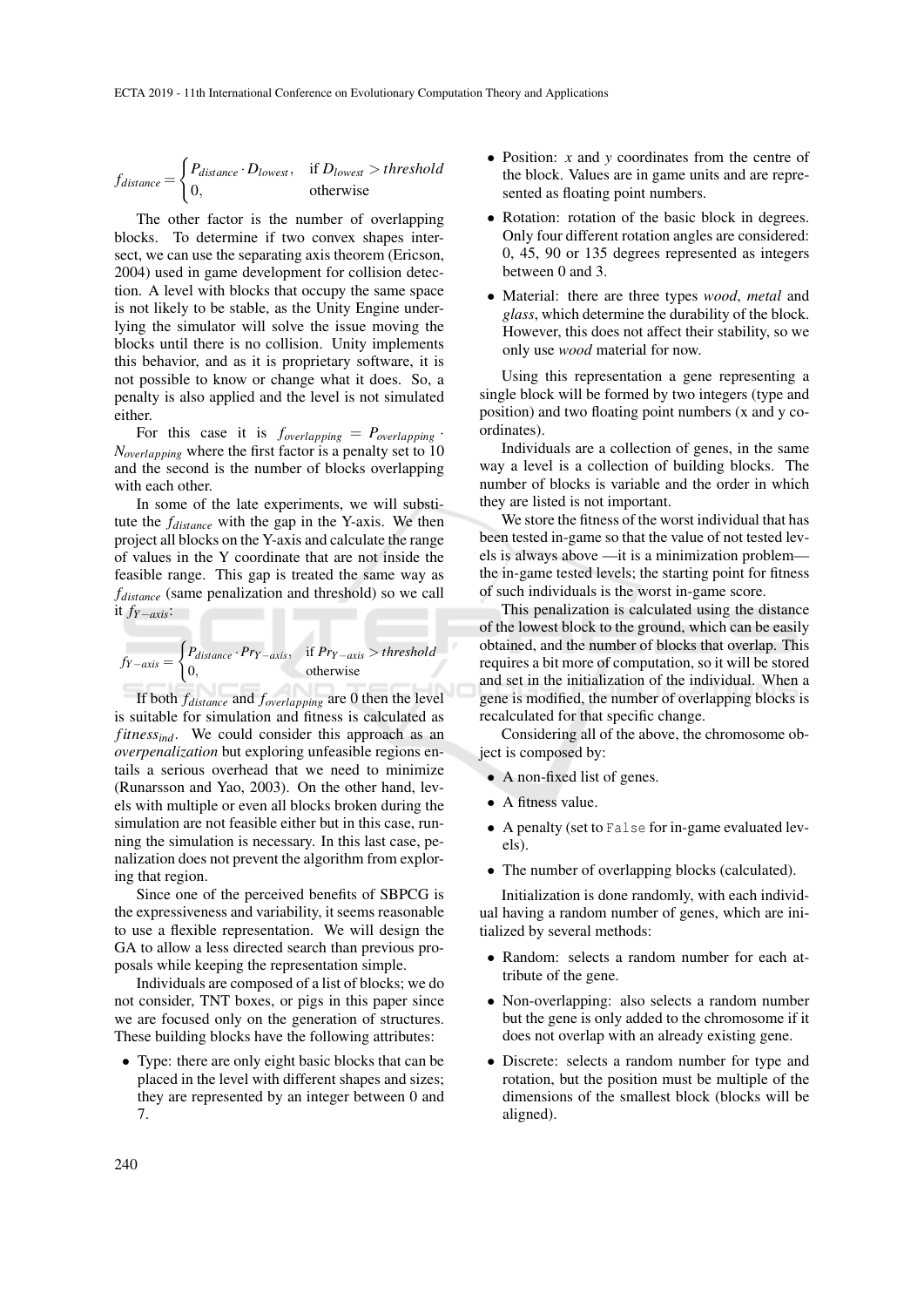- Discrete non-overlapping: it combines the second and third initialization methods.
- Discrete with a set of pre-configured blocks: first it includes a set of blocks, and then adds blocks following the third method until it reaches the desired number of blocks. The configurations used are the compound blocks found in (Ferreira and Toledo, 2014a).

Candidates for reproduction are selected using tournaments. Two individuals are chosen from the population and the best will be a parent in this generation. This is repeated until a certain percentage of pairs have been reached. It is important to note that individuals chosen are not removed from the population and therefore they can appear several times in the list of parents.

Once the parents have been selected, we chose from two different methods of combination:

- Sample Crossover: gives a single individual per parent pair. It takes all genes from both parents excluding genes that are repeated—and randomly takes a number of them to create the new individual. The number of blocks is the minimum between the maximum number of blocks allowed, the mean of the two parent individuals and the number of distinct genes.
- Common Blocks: produces two individuals. The common genes to both parents are passed on to both children. The remaining genes are randomly distributed to each child, half to one and half to the other.

There are four different types of mutation:

- Rotation: rotation is represented as an integer (it is discretized), so it adds or subtracts one to the current value.
- Type: similarly to rotation mutation.
- Position X: a real value between 0 and 1 excluding 0—is added or subtracted from the value of the position X.
- Position Y: same as position X mutation, for position Y.

They are all applied to random members of the population.

The new generation is produced following an elitist strategy. Best individuals in both the old population and their offspring pass on to the next generation, maintaining the size of the population.

The information that describes a level can be too complex to have a binary representation as pure genetic algorithms suggest, so the framework used should be flexible enough to support complex data structures. This prevented us from using other frameworks and therefore a new framework was implemented. The source code is open source and can be found again in GitHub at https://github.com/Laucalle/ AngryBirdsLevelGenerator.

In order to assess the proposed methods and verify if they meet our objective, we performed a series of experiments presented in the next.

### 4 EXPERIMENTS AND RESULTS

We set out to evolve free-form structures, and this means searching in a larger space. In this experiment, we test how using a Physics engine enables us to evaluate much more levels than a game engine simulation. In order to do this, we compare the results of experiments with both simulators. Tables 1 and 2 show an overview of the results, including former and present experiments. Experiments E1 to E4 were implemented using a game engine simulator while E5 and E6 a physics engine. The results of experiments 1 to 4 were presented in (Thors, 2019); the need to speed up evaluation prompted us to move the evaluation of the physics of the structure to the program itself, thus avoiding the overhead incurred in entering the simulator.

# 4.1 Removing Game and Penalizing Gaps in Y-axis LICATIONS

The main problem with the previous experiments (E1-E4) was the time needed to load the Science Birds simulation environment so that levels could be actually run, which needed several seconds for loading and obtaining results. So the main objective of this experiment was to find a way to get rid of the ingame simulation. In order to do that, we will use the Box2D (Catto, 2011) Physics engine we mentioned earlier.

Since game physics do not usually resemble real world physics we adjusted the parameters so this simulation and the game behave in the same way. As we can see in table 1 the execution time drastically drops from 5 hours (in experiment 4) to around 6 minutes on average, even when running more generations in the process. This achieves our first objective, which was to speed up execution so that we could perform a more thorough exploration of the space of Angry Birds structures.

This opened the way for performing more operations on the individuals. In this case we chose to penalize not only the distance to the ground but also the *gaps* in the Y-axis, which will make objects drop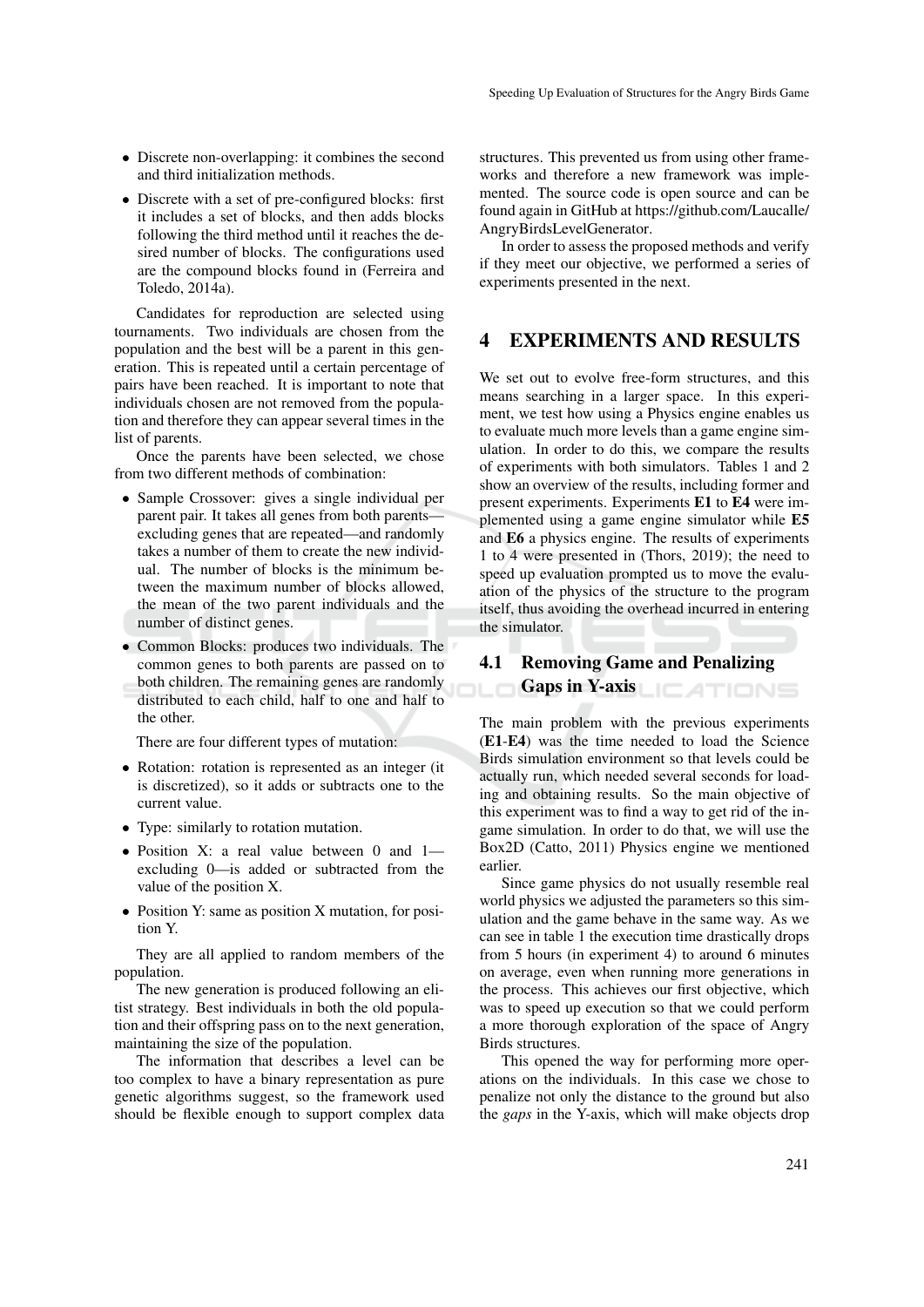Table 1: Summary of the execution of the last generation in 15-20 runs for each experiment. 40 runs for E5 and E6. G: number of generations, E: experiment number.

|    | Time(h) | σ       | G       | σ        |
|----|---------|---------|---------|----------|
| E1 | 0.89    | (0.59)  | 100.0   | (0)      |
| E2 | 1.002   | (1,97)  | 155.087 | (240.56) |
| E3 | 1.76    | (0.6)   | 76.625  | (42.3)   |
| E4 | 5.03    | (1.46)  | 365.929 | (158.09) |
| Е5 | 0.099   | (0.1)   | 121.2   | (96.89)  |
| E6 | 0.788   | (0.124) | 1000.0  | (0)      |

Table 2: Summary of the results of the last generation in 15-20 runs for experiments 1 to 4, 40 runs for E5 and E6.

|    | <b>Best</b> | σ        | Avg     | σ        | Worst   |          |
|----|-------------|----------|---------|----------|---------|----------|
| E1 | 61.334      | (133.02) | 383.701 | (106.14) | 510.515 | (133.04) |
| E2 | 110.66      | (142.21) | 327.547 | (238.33) | 367.895 | (260.83) |
| E3 | 0.0015      | (0.003)  | 0.54    | (0.24)   | 0.828   | (0.34)   |
| E4 | 0.0018      | (0.003)  | 0.203   | (0.068)  | 0.2997  | (0.1)    |
| E5 | 1.249       | (1.257)  | 1.276   | (1.231)  | 1.288   | (1.219)  |
| E6 | 1.031       | (0.853)  | 1.27    | (0.834)  | 1.328   | (0.819)  |



and maybe break. This will encourage individuals to grow vertically by giving a better score to those with contiguous vertical blocks and not only horizontally like in previous experiments. This changes the fitness function, so we will have to compare by the actual obtained structure, one of which is shown in Figure 1.

In general, this penalization of gaps creates a faster path to stable structures. Still, this path leads to mostly flat structures with some block placed higher, but still in unstable positions, which are structurally solid, but not interesting.

#### 4.2 Changing the Evaluation Function

Observing results from the previous experiment we realized that what evolution found was that laying many blocks on the ground was enough to get a high fitness: the average speed, which was minimized during evolution, was then obviously low and it will place unstable blocks to cover gaps in Y-axis. In order to correct this behaviour we changed the fitness function



Figure 2: One of the solutions from 4.2. Blue blocks are composed of ice, while brownish blocks and poles are composed of wood. In Angry Birds, blocks differ in flexibility, weight but also fragility.

to take into account the fastest moving object instead of the average:

$$
fitness_{indV2} = \max(V)
$$

Additionally, we initialized levels including one of a list of pre-configured blocks in addition to the random initialization used until now.

This makes the fitness value depends on just one gene, although it can be a different one each time, since the fastest moving element might vary with mutation. The improvement of solutions to find acceptable ones slowed down again, with a different fitness function we cannot compare the fitness value with the rest of the experiments.

Table 1 shows that this again increases the time needed to carry out the simulation. It also changes the fitness landscape. Looking at Table 2, what we can compare mainly is the  $\sigma$  and difference between best, average and worst; fitness scores are not directly comparable since they introduce a new term. What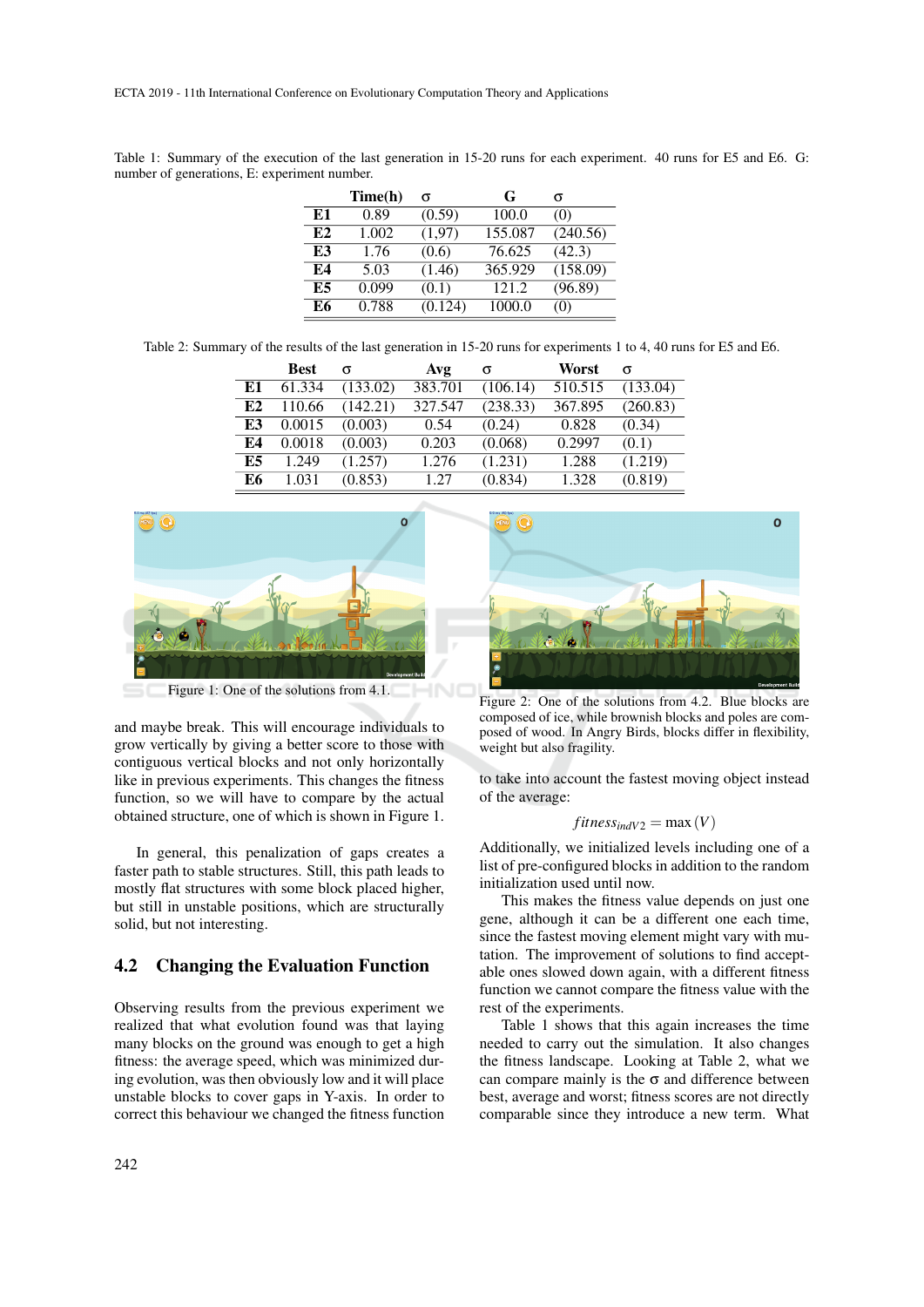

Figure 3: Another solution for E64.2. Despite some initial movement, this eventually stood still.

we see is that the variability of solutions is decreased with respect to the previous experiment, showing that this change increases the robustness of the algorithm, but also its exploration capability, since the difference between the best, worst and average is bigger than in the previous experiment. Figures 2 and labelf:e6:2 also shows how this fitness generates structures that are stable but also have some *interesting* appearance, including space that could be occupied by pigs below the tables. At the same time, this also shows some limitations of this approach, including the fact that three tables are stacked one on top of each other, that there are maybe too many poles supporting them, and that there are small blocks scattered here and there.

The results here show that evolution is able to generate structures that do not collapse and also have some appearance that could be interesting. However, constraining evolution in particular ways might lead to non-interesting structures or a local minimum in the evolutionary landscape. Also, generated structures might be sub-optimal in the sense that they might contain too many elements that do not really contribute to the structure. It would be complicated to codify this into a constraint, but it could be taken into account in a post-processing of the structure using some greedy algorithm.

On the other hand, this last experiment fulfills, at least partially, the objectives of this paper: being able to find diverse, aesthetically pleasing structures fast, without compromising, in advance, with a specific building pattern.

## 5 CONCLUSIONS AND FUTURE WORK

This paper was developed with the main objective of speeding up the implementation of a system for generating free form Angry Birds levels; previously, we implemented an EA that optimized stability of generated

structures, an objective that was achieved in a previous paper. However, there were several problems with these structures generated initially: since their main optimization criterion was stability, they were mostly blocks lying on the floor; this was a local minimum and it was difficult to escape for that; additionally we needed to submit the structure to the simulator and obtain information (such as block speed) from it in order to evaluate those structures that couldn't be eliminated due to constraints. In this paper we tried to move in two different directions: incorporating a Physics engine to the main evolutionary algorithm to minimize the need to use the Science Birds simulator, and also try and incorporate better criteria of structure evaluation so that they build up the kind of structures we are used to in Angry Birds.

That is why, besides incorporating the Physics engine, which sped up evaluation considerable and allowed us to explore a bigger space, we took height into account in fitness, so that higher structures were more varied and also more aesthetically pleasing.

The main challenges ahead lie in the inherent multi-objective nature of this problem. The fact that the structures need to be varied can be taken into account by the very nature of the generation problem and need not be included into fitness; this fitness should, however, consider aesthetics. Aesthetics is part constraint (for instance, symmetry could considered as such constraint), but also a score that we would need to maximize. What this score could be applied to a structure is not, a priori, straightforward. Adding to this requisite, the level should be challenging to the user, so that it should include a certain amount of protection for the hosted pigs, which would make it, as hinted, a multi-objective problem. A multi-objective problem multiplies the size of the search space, so additional speeding up techniques should probably have to be taken into account.

If we pay attention at the stages of evolution in this work, there is also room for improvement in the genetic operators. For example, the initialization produces a small amount of valid individuals which suggested that an elitist strategy for selection would work best. However, new experiments will help to better balance exploration and exploitation. An interesting addition would be to add *building* operators that pile blocks on structures that are already stable.

### ACKNOWLEDGEMENTS

This paper has been supported in part by Deep-Bio (TIN2017-85727-C4-2-P) from the Ministerio de Economía y Competitividad in Spain.